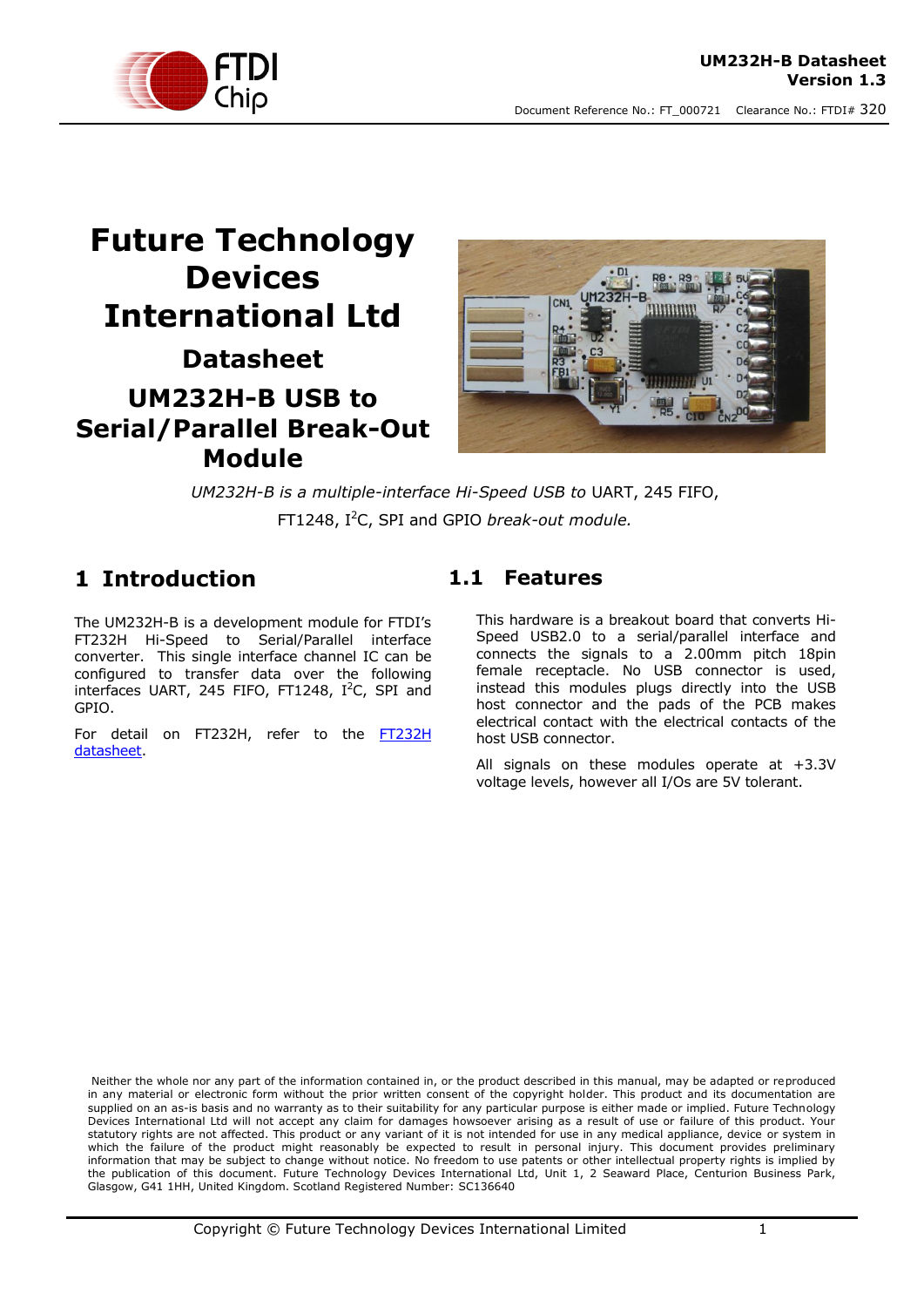

## <span id="page-1-0"></span>**2 Driver Support**

#### **Royalty-Free VIRTUAL COM PORT (VCP) DRIVERS for:**

- Windows 10 32,64-bit
- $\bullet$  Windows 8 and 8.1 32,64-bit
- Windows 7 32,64-bit
- Windows Vista
- Windows XP 32,64-bit
- Windows XP Embedded
- Windows CE.NET 4.2 , 5.0 and 6.0
- MAC OS OS-X
- Linux 3.0 and greater
- Android

#### **Royalty-Free D2XX Direct Drivers (USB Drivers + DLL S/W Interface):**

- Windows 10 32,64-bit
- Windows 8 and 8.1 32,64-bit
- Windows 7 32,64-bit
- Windows Vista
- Windows XP 32,64-bit
- Windows XP Embedded
- Windows CE.NET 4.2, 5.0 and 6.0
- MAC OS OS-X
- Linux 3.0 and greater
- Android

The drivers listed above are all available to download for free from [www.ftdichip.com.](http://www.ftdichip.com/) Third Party Drivers are also available for other operating systems - visit [www.ftdichip.com](http://www.ftdichip.com/) for details.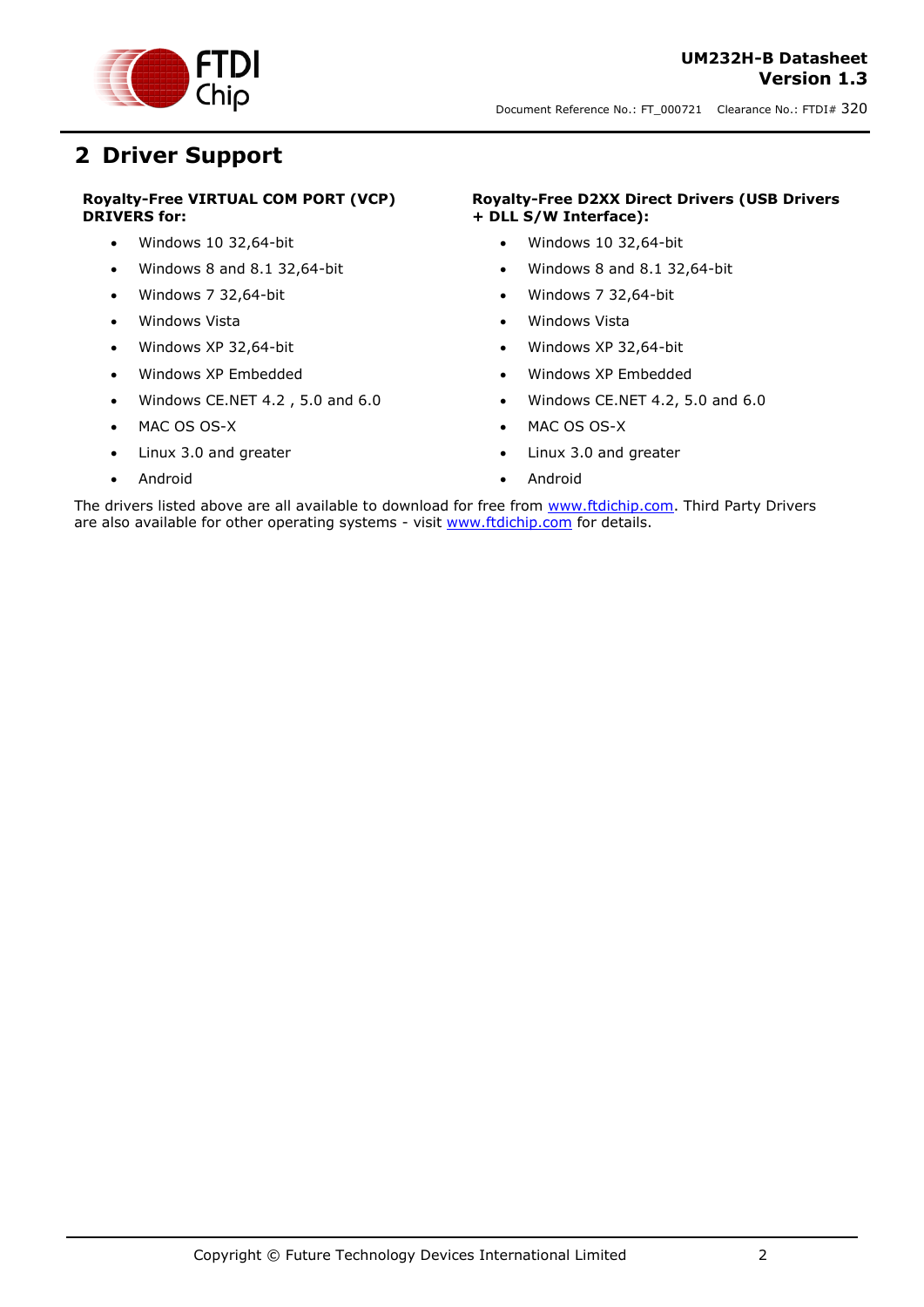

## **Table of Contents**

| 1            |                                            |  |
|--------------|--------------------------------------------|--|
| 1.1          |                                            |  |
| $\mathbf{2}$ |                                            |  |
| 3            |                                            |  |
| 4            | UM232H-B Signals and Configurations  5     |  |
| 4.1          |                                            |  |
| 4.2          |                                            |  |
| 4.3          |                                            |  |
| 4.4          |                                            |  |
| 5            |                                            |  |
| 6            |                                            |  |
| 7            | UM232H-B Module Circuit Schematic 11       |  |
| 8            |                                            |  |
| 9            |                                            |  |
|              |                                            |  |
|              |                                            |  |
|              |                                            |  |
|              | Appendix B - List of Figures and Tables 15 |  |
|              |                                            |  |
|              |                                            |  |
|              |                                            |  |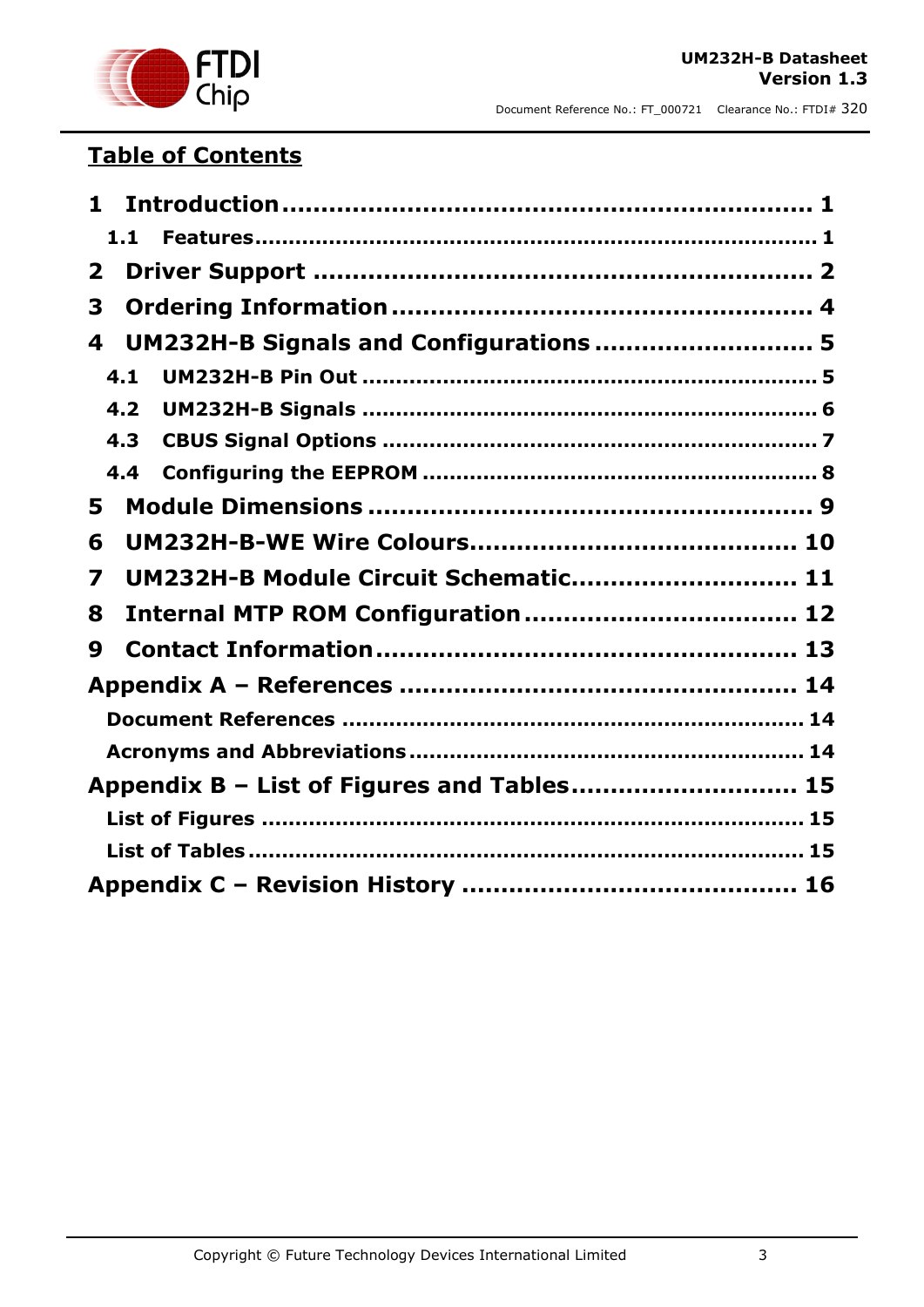

# <span id="page-3-0"></span>**3 Ordering Information**

<span id="page-3-1"></span>

| <b>Module Code</b> | <b>Utilised IC Code</b> | <b>Description</b>                                                                                                     |
|--------------------|-------------------------|------------------------------------------------------------------------------------------------------------------------|
| UM232H-B           | FT232H                  | Single Channel USB to Serial/Parallel interface break-out board, with a<br>female header.                              |
| $UM232H-B-NC$      | <b>FT232H</b>           | Single Channel USB to Serial/Parallel interface break-out board, with<br>solder pads only.                             |
| <b>UM232H-B-WE</b> | <b>FT232H</b>           | Single Channel USB to Serial/Parallel interface break-out board, with 6"<br>flying leads connected to the signal pads. |

**Table 3.1 – Ordering Information**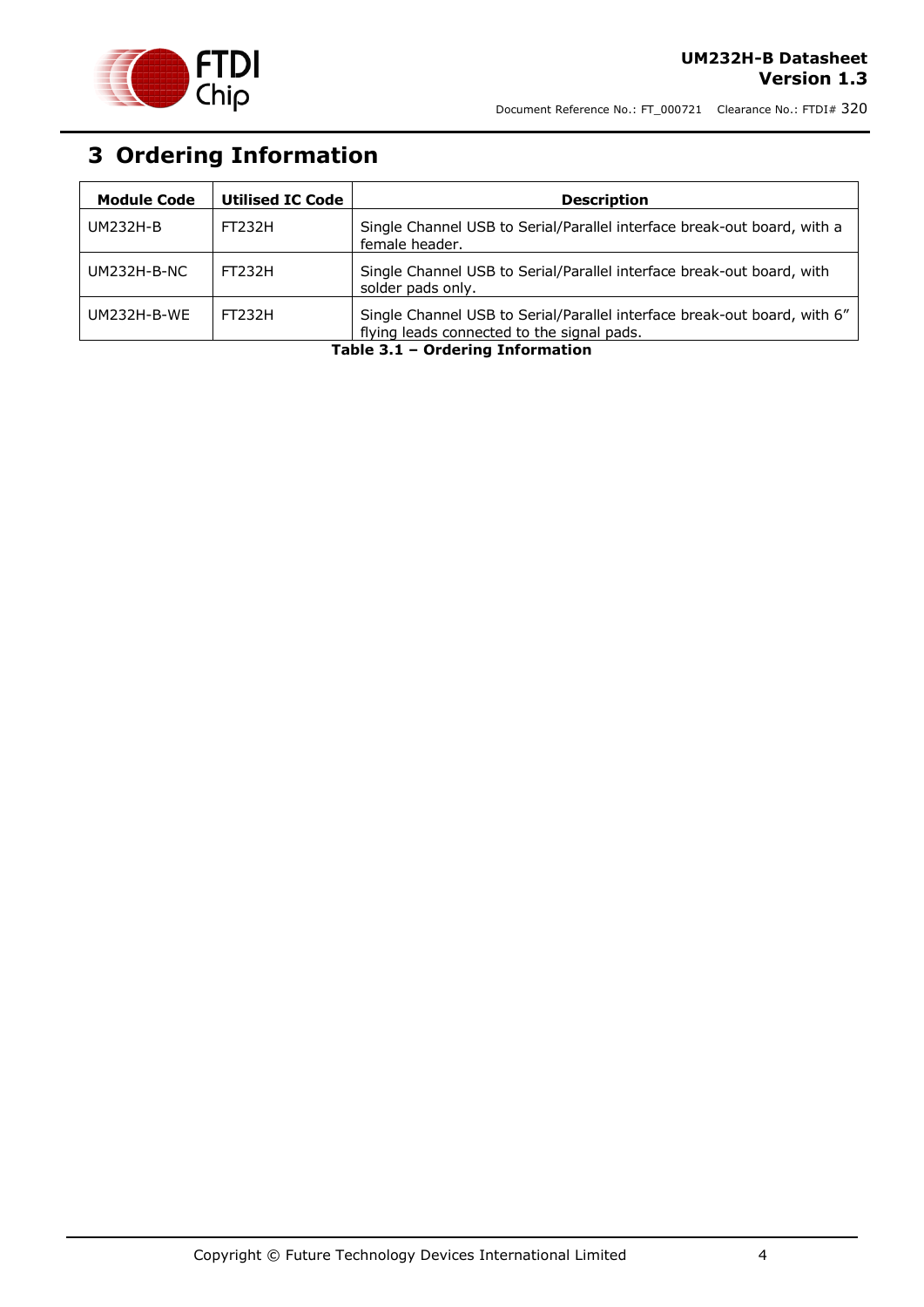

## <span id="page-4-0"></span>**4 UM232H-B Signals and Configurations**

#### <span id="page-4-1"></span>**4.1 UM232H-B Pin Out**



**Figure 4.1 – Module Pin Out**

<span id="page-4-2"></span>Figure 4.1 illustrates the signals available on the signal pads. The top figure shows the pinout when the module is viewed from the top side. The bottom figure shows the pinout when the module is viewed from the bottom side.

**Note:** Take care when plugging module into a deep recessed USB port, it may damage component C1.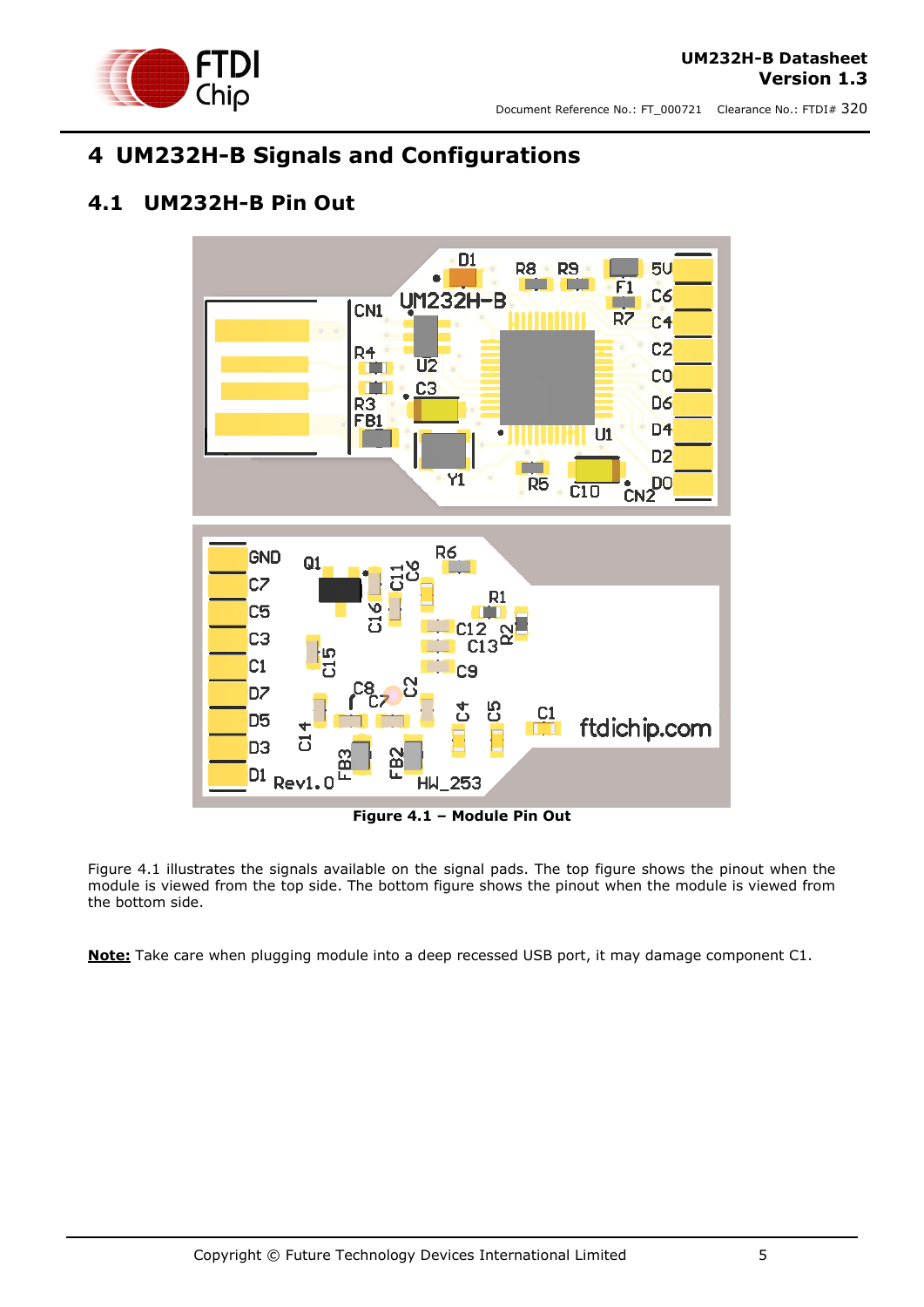

#### <span id="page-5-0"></span>**4.2 UM232H-B Signals**

A list of all the pins and signals are given in [Table 4.2.](#page-6-1) The EEPROM configuration determines the signal assigned to a pin.

Pins marked \* are EEPROM selectable

|          | <b>FT232H</b>                                   |                                   |                                |                                                 |                          |                         |                    |                                 |                                 |                 |
|----------|-------------------------------------------------|-----------------------------------|--------------------------------|-------------------------------------------------|--------------------------|-------------------------|--------------------|---------------------------------|---------------------------------|-----------------|
|          | Pin<br>Pin functions (depends on configuration) |                                   |                                |                                                 |                          |                         |                    |                                 |                                 |                 |
| Pin<br># | Pin<br>Name                                     | <b>ASYNC</b><br>Serial<br>(RS232) | <b>SYNC</b><br><b>245 FIFO</b> | <b>STYLE</b><br><b>ASYNC</b><br><b>245 FIFO</b> | <b>ASYNC</b><br>Bit-bang | <b>SYNC</b><br>Bit-bang | <b>MPSSE</b>       | <b>Fast Serial</b><br>interface | <b>CPU Style</b><br><b>FIFO</b> | FT1248          |
| 13       | ADBUS0                                          | <b>TXD</b>                        | D <sub>0</sub>                 | D <sub>0</sub>                                  | D <sub>0</sub>           | D <sub>0</sub>          | <b>TCK/SK</b>      | <b>FSDI</b>                     | D <sub>0</sub>                  | MIOSI0          |
| 14       | ADBUS1                                          | <b>RXD</b>                        | D <sub>1</sub>                 | D <sub>1</sub>                                  | D <sub>1</sub>           | D <sub>1</sub>          | TDI/DO             | <b>FSCLK</b>                    | D <sub>1</sub>                  | MIOSI1          |
| 15       | ADBUS2                                          | RTS#                              | D <sub>2</sub>                 | D <sub>2</sub>                                  | D <sub>2</sub>           | D <sub>2</sub>          | TDO/DI             | <b>FSDO</b>                     | D <sub>2</sub>                  | MIOSI2          |
| 16       | ADBUS3                                          | CTS#                              | D <sub>3</sub>                 | D <sub>3</sub>                                  | D <sub>3</sub>           | D <sub>3</sub>          | TMS/CS             | <b>FSCTS</b>                    | D <sub>3</sub>                  | MIOSI3          |
| 17       | ADBUS4                                          | DTR#                              | D <sub>4</sub>                 | D <sub>4</sub>                                  | D <sub>4</sub>           | D <sub>4</sub>          | GPIOL0             | $**$<br>TriSt-UP                | D <sub>4</sub>                  | MIOSI4          |
| 18       | ADBUS5                                          | DSR#                              | D <sub>5</sub>                 | D <sub>5</sub>                                  | D <sub>5</sub>           | D <sub>5</sub>          | GPIOL1             | $***$<br>TriSt-UP               | D <sub>5</sub>                  | MIOSI5          |
| 19       | ADBUS6                                          | DCD#                              | D <sub>6</sub>                 | D <sub>6</sub>                                  | D <sub>6</sub>           | D <sub>6</sub>          | GPIOL2             | $**$<br>TriSt-UP                | D <sub>6</sub>                  | MIOSI6          |
| 20       | ADBUS7                                          | RI#                               | D7                             | D7                                              | D7                       | D7                      | GPIOL3             | $**$<br>TriSt-UP                | D7                              | MIOSI7          |
| 21       | ACBUS0                                          | $\ast$<br><b>TXDEN</b>            | RXF#                           | RXF#                                            | ACBUS0                   | ACBUS0                  | GPIOH0             | $**$<br>ACBUS0                  | CS#                             | <b>SCLK</b>     |
| 25       | ACBUS1                                          | $**$<br>ACBUS1                    | TXE#                           | TXE#                                            | WRSTB#                   | WRSTB#                  | GPIOH1             | $**$<br>ACBUS1                  | A <sub>0</sub>                  | SS <sub>N</sub> |
| 26       | ACBUS2                                          | $**$<br>ACBUS2                    | RD#                            | RD#                                             | RDSTB#                   | RDSTB#                  | GPIOH <sub>2</sub> | $**$<br>ACBUS2                  | RD#                             | <b>MISO</b>     |
| 27       | ACBUS3                                          | $\ast$<br>RXLED#                  | <b>WR</b>                      | <b>WR</b>                                       | ACBUS3                   | ACBUS3                  | GPIOH3             | $**$<br>ACBUS3                  | <b>WR</b>                       | ACBUS3          |
| 28       | ACBUS4                                          | $\ast$<br>TXLED#                  | SIWU#                          | SIWU#                                           | SIWU#                    | SIWU#                   | GPIOH4             | SIWU#                           | SIWU#                           | ACBUS4          |
| 29       | ACBUS5                                          | $**$<br>ACBUS5                    | <b>CLKOUT</b>                  | ACBUS5                                          | $**$<br>ACBUS5           | $***$<br>ACBUS5         | GPIOH5             | $**$<br>ACBUS5                  | $***$<br>ACBUS5                 | ACBUS5          |
| 30       | ACBUS6                                          | $**$<br>ACBUS6                    | OE#                            | ACBUS6                                          | ACBUS6                   | ACBUS6                  | GPIOH6             | $**$<br>ACBUS6                  | $***$<br>ACBUS6                 | ACBUS6          |
| 31       | ACBUS7                                          | PWRSAV#                           | PWRSAV#                        | PWRSAV#                                         | PWRSAV#                  | PWRSAV#                 | $***$<br>GPIOH7    | PWRSAV#                         | PWRSAV#                         | PWRSAV#         |
| 32       | ACBUS8                                          | $***$<br>ACBUS8                   | $***$<br>ACBUS8                | $***$<br>ACBUS8                                 | $***$<br>ACBUS8          | $***$<br>ACBUS8         | $***$<br>ACBUS8    | $**$<br>ACBUS8                  | $***$<br>ACBUS8                 | ACBUS8          |
| 33       | ACBUS9                                          | $***$                             | $***$                          | $**$                                            | $**$                     | $**$                    | $**$               | $**$                            | $**$                            | ACBUS9          |
|          |                                                 | ACBUS9                            | ACBUS9                         | ACBUS9<br>$\mathbf{r}$ , $\mathbf{r}$           | ACBUS9                   | ACBUS9<br>$\sim$        | ACBUS9             | ACBUS9                          | ACBUS9                          |                 |

#### **Table 4.1 – List of the Modules Signals**

<span id="page-5-1"></span>Pins marked \*\* default to tri-stated inputs with an internal 75KΩ (approx.) pull up resistor to VCCIO.

Pin marked \*\*\* default to GPIO line with an internal 75KΩ pull down resistor to GND. Using the EEPROM this pin can be enabled USBVCC mode instead of GPIO mode.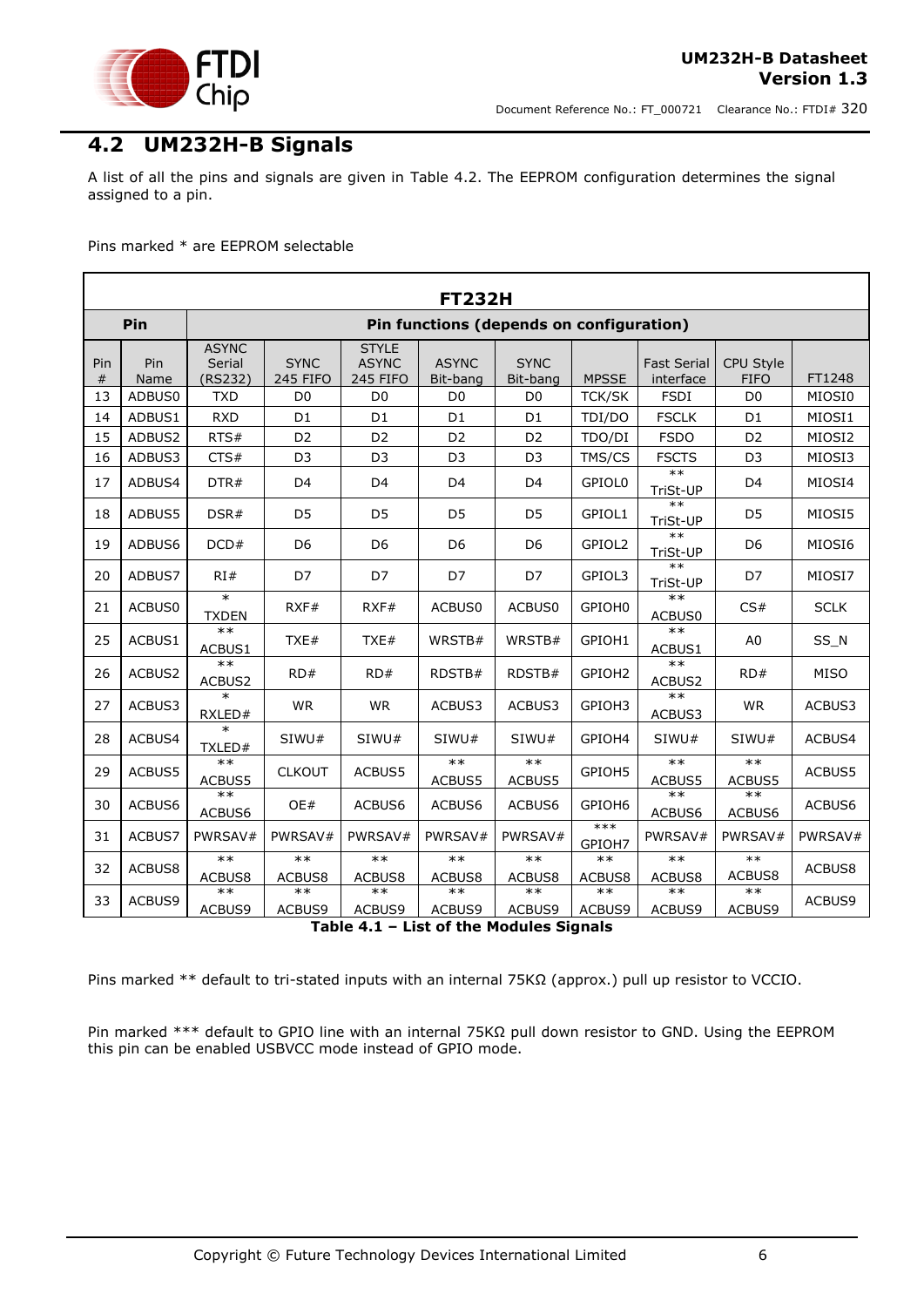

Document Reference No.: FT\_000721 Clearance No.: FTDI# 320

The following 2 tables provide a description of the signals available on each pin of the UM232H module

| Pin No. | <b>IC Port</b><br><b>Name</b> | <b>PCB</b><br><b>Port</b><br><b>Name</b> | <b>Type</b>  | <b>Description</b>                                       |  |
|---------|-------------------------------|------------------------------------------|--------------|----------------------------------------------------------|--|
| $CN2-1$ | ADBUS0                        | D <sub>0</sub>                           | Input/Output | EEPROM configurable data transfer pin                    |  |
| $CN2-2$ | ADBUS1                        | D <sub>1</sub>                           | Input/Output | EEPROM configurable data transfer pin                    |  |
| $CN2-3$ | ADBUS2                        | D <sub>2</sub>                           | Input/Output | EEPROM configurable data transfer pin                    |  |
| $CN2-4$ | ADBUS3                        | D <sub>3</sub>                           | Input/Output | EEPROM configurable data transfer pin                    |  |
| $CN2-5$ | ADBUS4                        | D <sub>4</sub>                           | Input/Output | EEPROM configurable data transfer pin                    |  |
| CN2-6   | ADBUS5                        | D <sub>5</sub>                           | Input/Output | EEPROM configurable data transfer pin                    |  |
| CN2-7   | ADBUS6                        | D <sub>6</sub>                           | Input/Output | EEPROM configurable data transfer pin                    |  |
| $CN2-8$ | ADBUS7                        | D7                                       | Input/Output | EEPROM configurable data transfer pin                    |  |
| CN2-9   | ACBUS0                        | CO                                       | Input/Output | EEPROM configurable control Pin, See Table 4.3           |  |
| CN2-10  | ACBUS1                        | C1                                       | Input/Output | EEPROM configurable control Pin, See Table 4.3           |  |
| CN2-11  | ACBUS2                        | C <sub>2</sub>                           | Input/Output | EEPROM configurable control Pin, See Table 4.3           |  |
| CN2-12  | ACBUS3                        | C <sub>3</sub>                           | Input/Output | EEPROM configurable control Pin, See Table 4.3           |  |
| CN2-13  | ACBUS4                        | C <sub>4</sub>                           | Input/Output | EEPROM configurable control Pin, See Table 4.3           |  |
| CN2-14  | ACBUS5                        | C <sub>5</sub>                           | Input/Output | EEPROM configurable control Pin, See Table 4.3           |  |
| CN2-15  | ACBUS6                        | C <sub>6</sub>                           | Input/Output | EEPROM configurable control Pin, See Table 4.3           |  |
| CN2-16  | ACBUS7                        | C <sub>7</sub>                           | Input/Output | EEPROM configurable control Pin, See Table 4.3           |  |
| CN2-17  | $\blacksquare$                | 5V                                       | Power        | 5V power output, 500mA limit, protected by a 750mA fuse. |  |
| CN2-18  | <b>GND</b>                    | <b>GND</b>                               | Ground       | Module Ground                                            |  |

**Table 4.2 – Module Pin Out Description**

#### <span id="page-6-1"></span><span id="page-6-0"></span>**4.3 CBUS Signal Options**

The following options can be configured on the CBUS I/O pins. These options are all configured in the internal MTP ROM using the utility software FT\_PROG, which can be downloaded from the [www.ftdichip.com.](http://www.ftdichip.com/) The default configuration is described in Section [8.](#page-11-0)

| <b>ACBUS</b><br><b>Signal</b><br><b>Option</b>                                               | <b>Available On ACBUS Pin</b>                                                | <b>Description</b>                                                                                                                                                                                                                                                                     |  |
|----------------------------------------------------------------------------------------------|------------------------------------------------------------------------------|----------------------------------------------------------------------------------------------------------------------------------------------------------------------------------------------------------------------------------------------------------------------------------------|--|
| <b>TXDEN</b><br>ACBUS0, ACBUS1, ACBUS2, ACBUS3,<br>ACBUS4, ACBUS5, ACBUS6, ACBUS8,<br>ACBUS9 |                                                                              | $TXDEN = (TTL level)$ . Used with RS485 level converters to<br>enable the line driver during data transmit. TXDEN is<br>active from one-bit time before the start bit is transmitted<br>on TXD until one bit time after the last stop bit.                                             |  |
| *PWREN#                                                                                      | ACBUS0, ACBUS1, ACBUS2, ACBUS3,<br>ACBUS4, ACBUS5, ACBUS6, ACBUS8,<br>ACBUS9 | Output is low after the device has been configured by<br>USB, then high during USB suspend mode. This output can<br>be used to control power to external logic P-Channel logic<br>level MOSFET switch. Enable the interface pull-down<br>option when using the PWREN# in this way. $*$ |  |
| TXLED#<br>ACBUS0, ACBUS1, ACBUS2, ACBUS3,<br>ACBUS4, ACBUS5, ACBUS6, ACBUS8,<br>ACBUS9       |                                                                              | $TXLED = Transmit signaling output. Pulses low when$<br>transmitting data (TXD) to the external device. This can<br>be connected to an LED.                                                                                                                                            |  |
| RXLED#<br>ACBUS0, ACBUS1, ACBUS2, ACBUS3,<br>ACBUS4, ACBUS5, ACBUS6, ACBUS8,<br>ACBUS9       |                                                                              | RXLED = Receive signalling output. Pulses low when<br>receiving data (RXD) from the external device. This can be<br>connected to an LED.                                                                                                                                               |  |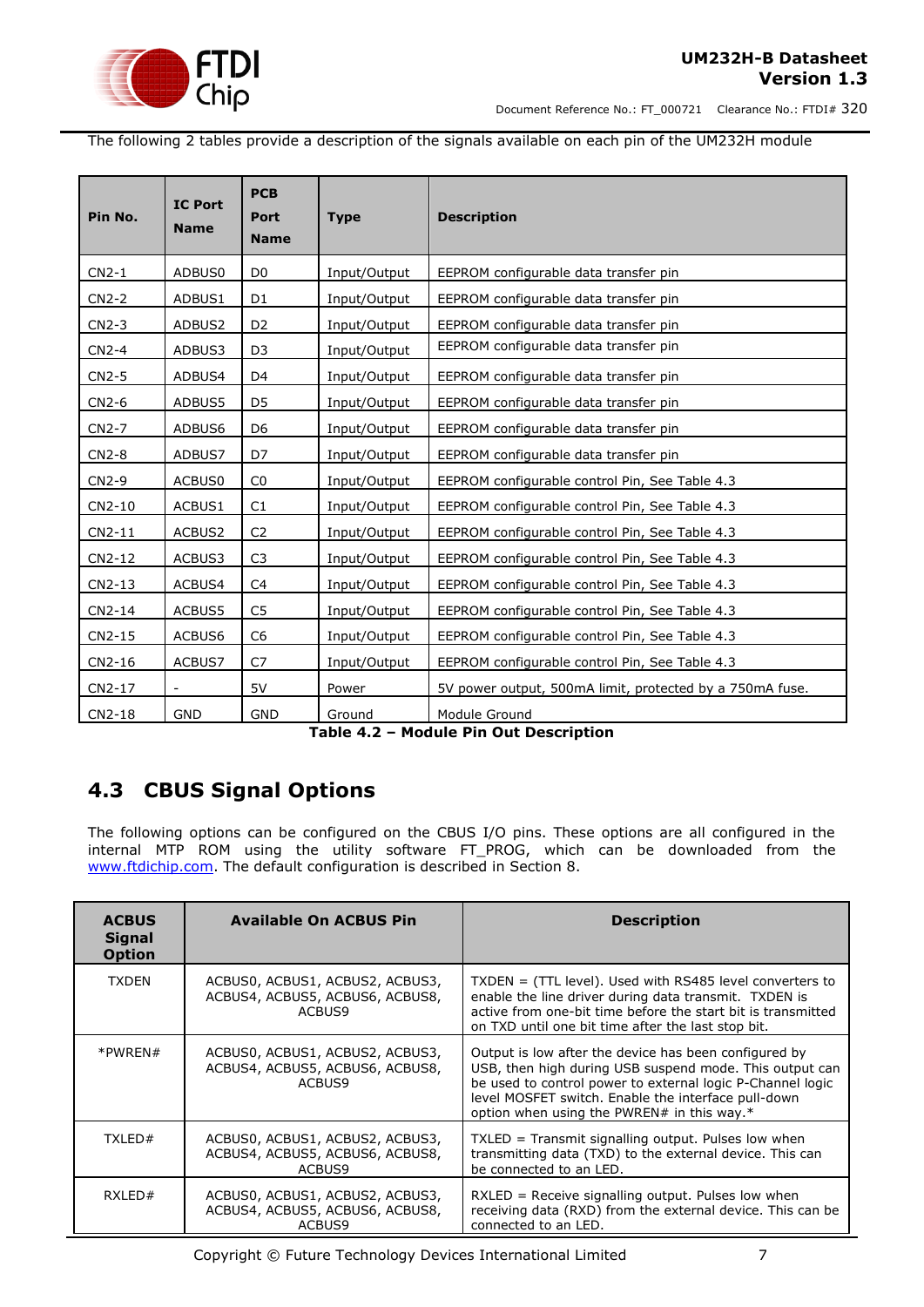

Document Reference No.: FT\_000721 Clearance No.: FTDI# 320

| <b>ACBUS</b><br><b>Signal</b><br><b>Option</b> | <b>Available On ACBUS Pin</b>                                                                                                                                                                                                       | <b>Description</b>                                                                                                                                                    |  |
|------------------------------------------------|-------------------------------------------------------------------------------------------------------------------------------------------------------------------------------------------------------------------------------------|-----------------------------------------------------------------------------------------------------------------------------------------------------------------------|--|
| TX&RXLED#                                      | ACBUS0, ACBUS1, ACBUS2, ACBUS3,<br>ACBUS4, ACBUS5, ACBUS6, ACBUS8,<br>ACBUS9                                                                                                                                                        | LED drive - pulses low when transmitting or receiving data<br>from or to the external device. For more details, refer to<br>the FT232H datasheet on the FTDI website. |  |
| SLEEP#                                         | ACBUS0, ACBUS1, ACBUS2, ACBUS3,<br>Goes low during USB suspend mode. Typically used to<br>power down an external TTL to RS232 level converter IC<br>ACBUS4, ACBUS5, ACBUS6, ACBUS8,<br>in USB to RS232 converter designs.<br>ACBUS9 |                                                                                                                                                                       |  |
| **CLK30                                        | ACBUS0, ACBUS5, ACBUS6, ACBUS8,<br>30MHz Clock output.<br>ACBUS9                                                                                                                                                                    |                                                                                                                                                                       |  |
| $*$ $CLK15$                                    | 15MHz Clock output.<br>ACBUS0, ACBUS5, ACBUS6, ACBUS8,<br>ACBUS9                                                                                                                                                                    |                                                                                                                                                                       |  |
| **CLK7.5                                       | ACBUS0, ACBUS5, ACBUS6, ACBUS8,<br>ACBUS9                                                                                                                                                                                           | 7.5MHz Clock output.                                                                                                                                                  |  |
| TriSt-PU                                       | ACBUS0, ACBUS1, ACBUS2, ACBUS3,<br>ACBUS4, ACBUS5, ACBUS6, ACBUS8,<br>ACBUS9                                                                                                                                                        | Input Pull Up                                                                                                                                                         |  |
| DRIVE 1                                        | ACBUS0, ACBUS5, ACBUS6, ACBUS8,<br>ACBUS9                                                                                                                                                                                           | Output High                                                                                                                                                           |  |
| DRIVE 0                                        | ACBUS0, ACBUS1, ACBUS2, ACBUS3,<br>ACBUS4, ACBUS5, ACBUS6, ACBUS8,<br>ACBUS9                                                                                                                                                        | Output Low                                                                                                                                                            |  |
| I/O mode                                       | ACBUS5, ACBUS6, ACBUS8, ACBUS9                                                                                                                                                                                                      | <b>ACBUS BitBang</b>                                                                                                                                                  |  |

**Table 4.3 – CBUS Signal Options**

<span id="page-7-1"></span>\*\*When in USB suspend mode the outputs clocks are also suspended.

#### <span id="page-7-0"></span>**4.4 Configuring the EEPROM**

The UM232H-B contains an on-board EEPROM. This can be used to configure the functions of each CBUS pin, the current drive on each signal pin, current limit for the USB bus and the other descriptors of the device. For details on using the EEPROM programming utility FT\_PROG, please see the FT\_PROG User [Guide.](http://www.ftdichip.com/Support/Documents/AppNotes/AN_124_User_Guide_For_FT_PROG.pdf)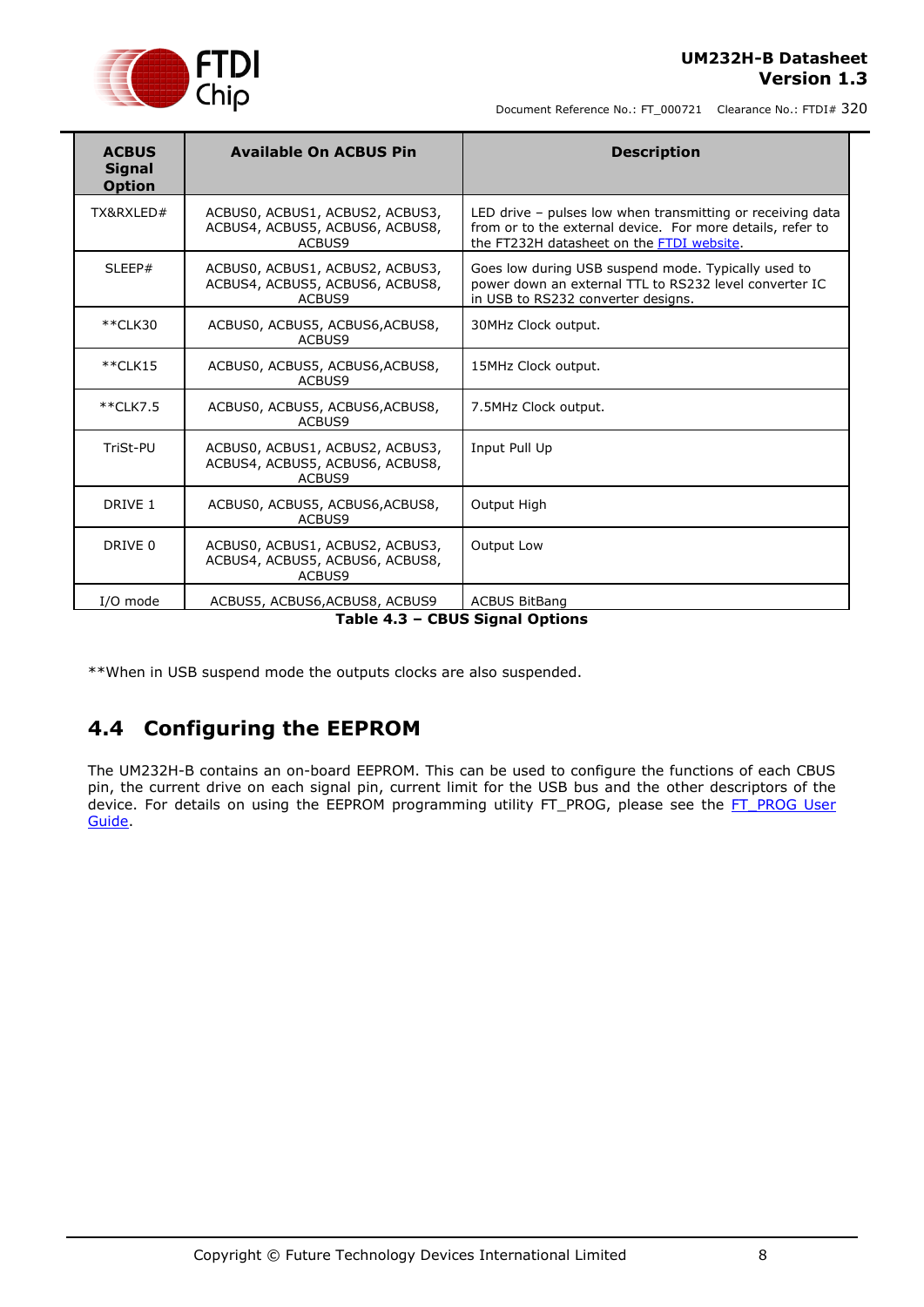

## <span id="page-8-0"></span>**5 Module Dimensions**



**Figure 5.1 – UM232H-B Module Dimensions**

<span id="page-8-1"></span>All dimensions are given in millimetres.

The UM232H-B module exclusively uses lead free components, and is fully compliant with European Union directive 2002/95/EC.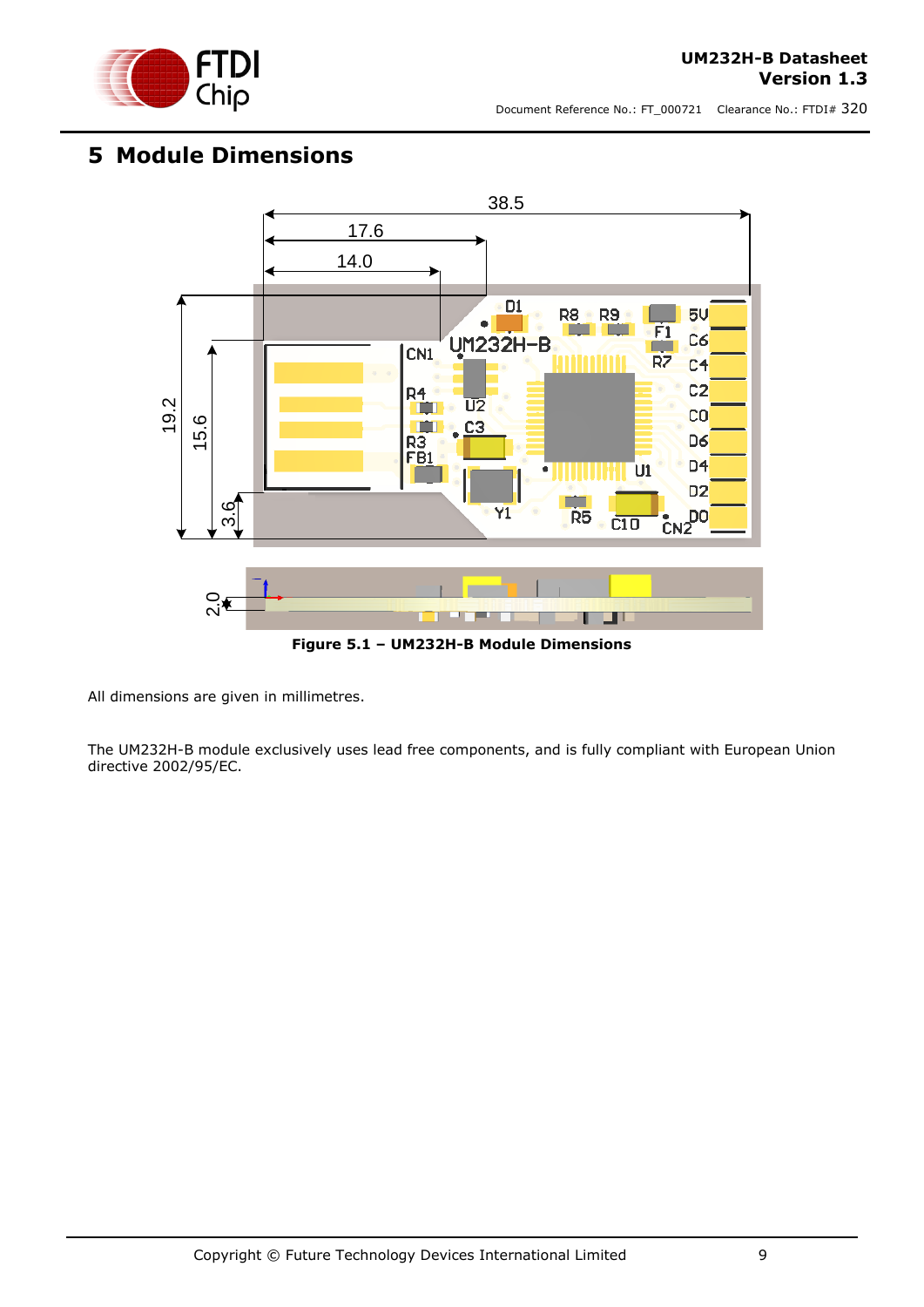

## <span id="page-9-0"></span>**6 UM232H-B-WE Wire Colours**

The –WE variant is supplied with a short cable. The wire colours are matched to signals as indicated below.



**Figure 6.1 – UM232H-B-WE Wire Colours (Top View)**

<span id="page-9-1"></span>

<span id="page-9-2"></span>**Figure 6.2 – UM232H-B-WE Wire Colours (Bottom View)**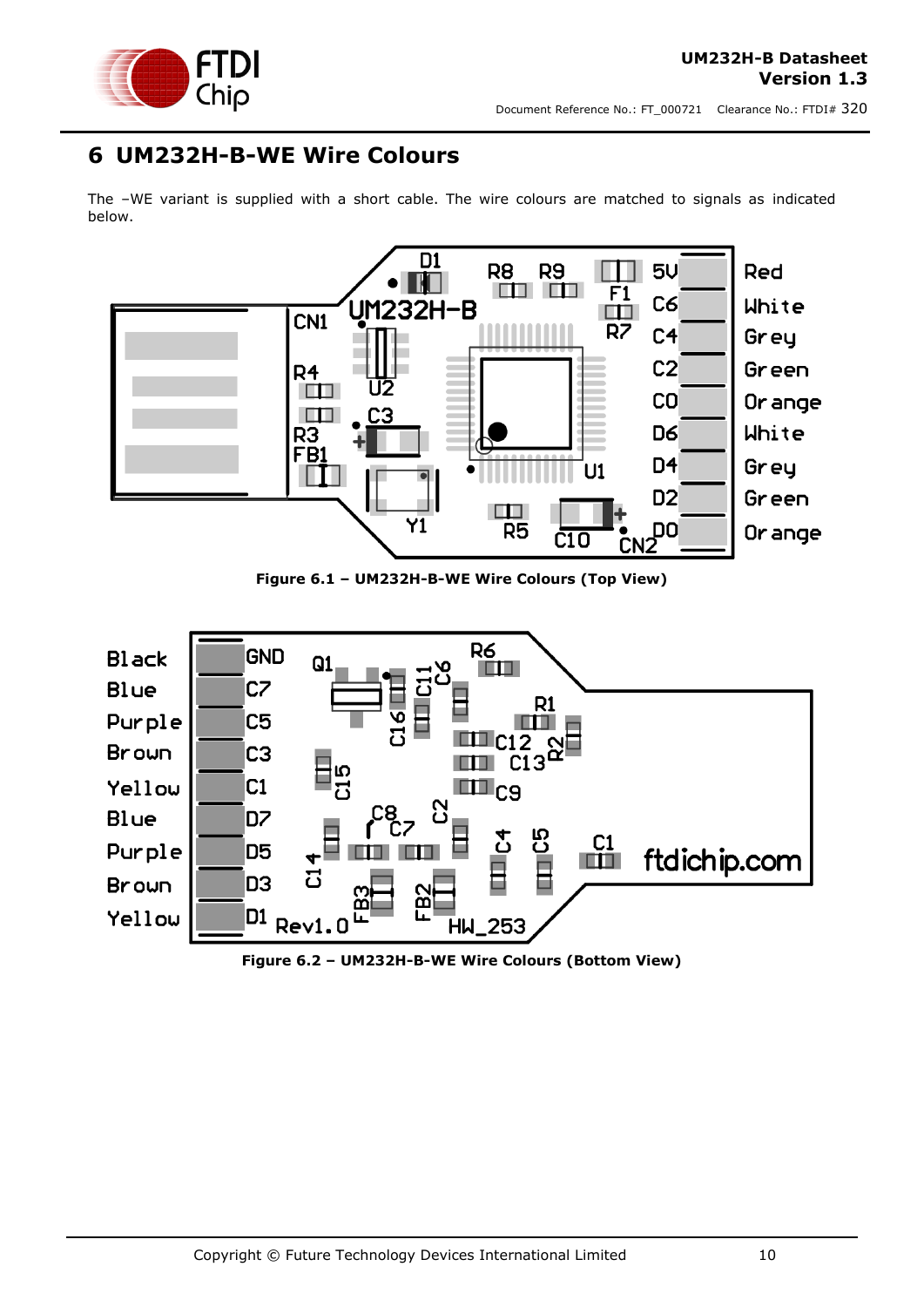



## <span id="page-10-0"></span>**7 UM232H-B Module Circuit Schematic**



<span id="page-10-1"></span>**Figure 7.1 – Module Circuit Schematic**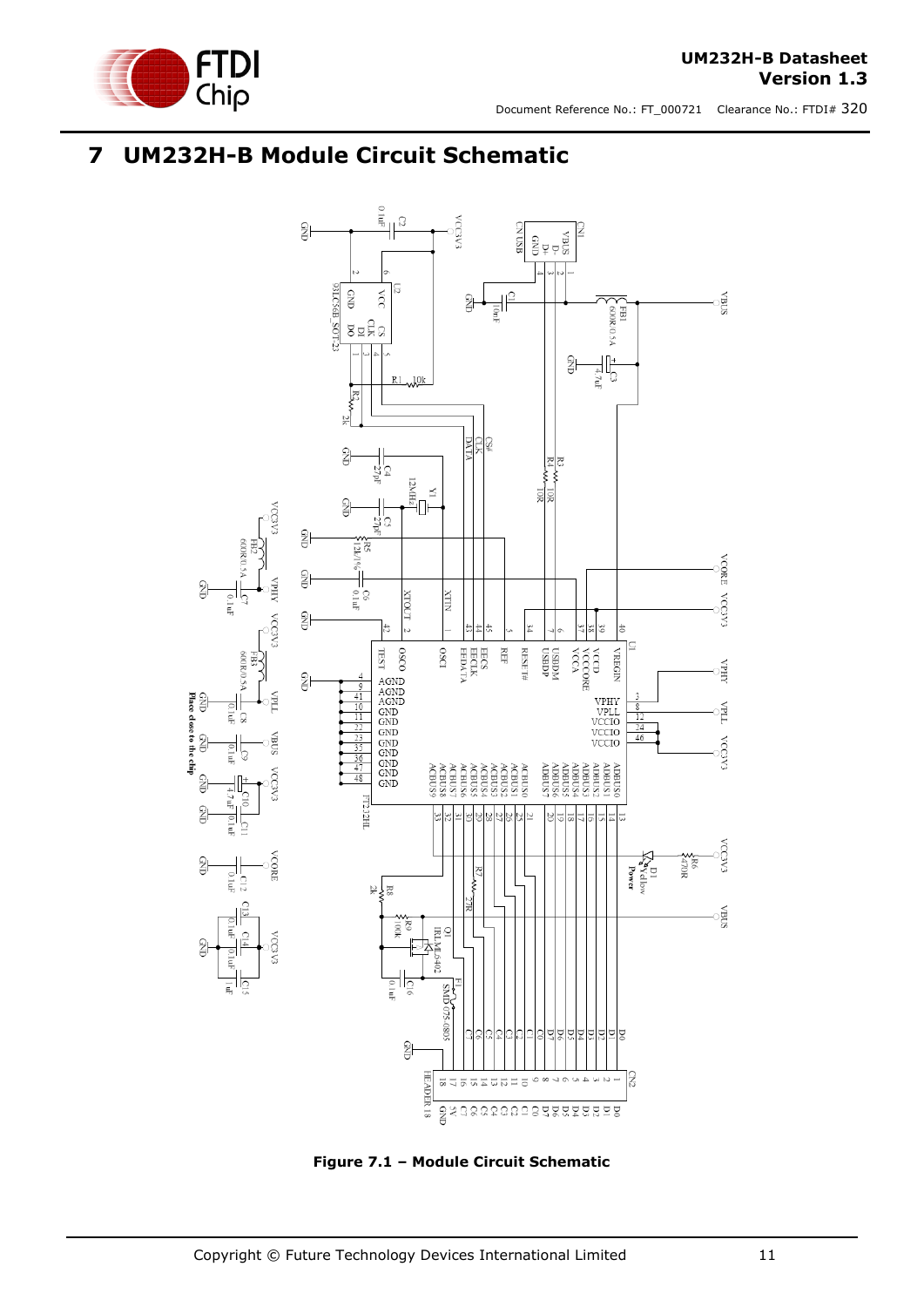

## <span id="page-11-0"></span>**8 Internal MTP ROM Configuration**

Following a power-on reset or a USB reset the FT232H will scan its internal EEPROM and read the USB configuration descriptors stored there. The default values programmed into the external EEPROM for the FT232H used on the UM232H-B are shown in Table 8.1.

| <b>Parameter</b>                     | <b>Value</b>       | <b>Notes</b>                                                                                                                       |  |
|--------------------------------------|--------------------|------------------------------------------------------------------------------------------------------------------------------------|--|
| USB Vendor ID (VID)                  | 0403h              | FTDI default VID (hex)                                                                                                             |  |
| USB Product UD (PID)                 | 6014h              | FTDI default PID (hex)                                                                                                             |  |
| Serial Number Enabled?               | Yes                |                                                                                                                                    |  |
| Serial Number                        | See Note           | A unique serial number is generated and programmed into<br>the EEPROM during final test of the UM232H-B module.                    |  |
| Pull down I/O Pins in USB<br>Suspend | Disabled           | Enabling this option will make the device pull down on the<br>UART interface lines when the power is shut off (PWREN#<br>is high). |  |
| Manufacturer Name                    | <b>FTDI</b>        |                                                                                                                                    |  |
| <b>Product Description</b>           | <b>UM232H-B</b>    |                                                                                                                                    |  |
| Max Bus Power Current                | 90 <sub>m</sub> A  |                                                                                                                                    |  |
| Power Source                         | <b>Bus Powered</b> |                                                                                                                                    |  |
| Device Type                          | FT232H             |                                                                                                                                    |  |
| <b>USB Version</b>                   | 0200               | Returns USB 2.0 device description to the host.                                                                                    |  |
| Enabled<br>Remote Wake Up            |                    | Taking RI# low will wake up the USB host controller from<br>suspend.                                                               |  |
| High Current I/Os<br>Disabled        |                    | Enables the high drive level on the UART and CBUS I/O<br>pins.                                                                     |  |
| Load VCP Driver<br>Enabled           |                    | Makes the device load the CVP driver interface for the<br>device.                                                                  |  |
| CBUS <sub>0</sub>                    | TriSt-PU           | Tristate Input pulled up                                                                                                           |  |
| CBUS1                                | TriSt-PU           | Tristate Input pulled up                                                                                                           |  |
| CBUS2                                | TriSt-PU           | Tristate Input pulled up                                                                                                           |  |
| CBUS3                                | TriSt-PU           | Tristate Input pulled up                                                                                                           |  |
| CBUS4                                | TriSt-PU           | Tristate Input pulled up                                                                                                           |  |
| CBUS5                                | TriSt-PU           | Tristate Input pulled up                                                                                                           |  |
| CBUS6                                | TriSt-PU           | Tristate Input pulled up                                                                                                           |  |
| CBUS7                                | TriSt-PU           | Tristate Input pulled up                                                                                                           |  |
| CBUS8                                | PWREN#             | Power Enable, low when FT232H enumerates, switches 5V<br>output power on when the device enumerates.                               |  |
| CBUS9                                | PWREN#             | Power Enable, low when the FT232H enumerates, ,<br>switches the on board LED on when the device enumerates.                        |  |

**Table 8.1 – Default EEPROM Configuration**

<span id="page-11-1"></span>The on board EEPROM can be programmed over USB using the utility program FT\_PROG. FT\_PROG can be downloaded from the [www.ftdichip.com.](http://www.ftdichip.com/) Users who do not have their own USB vendor ID but who would like to use a unique Product ID in their design can apply to FTDI for a free block of unique PIDs. Contact [FTDI Support](mailto:support1@ftdichip.com?subject=UM232R%20Free%20Block%20of%20Unique%20PIDs) (support1@ftdichip.com) for this service, also see [TN\\_100](http://www.ftdichip.com/Support/Documents/TechnicalNotes/TN_100_USB_VID-PID_Guidelines.pdf) and [TN\\_101.](http://www.ftdichip.com/Support/Documents/TechnicalNotes/TN_104_Guide%20to%20Debugging_Customers_Failed_Driver_%20Installation_%20on_%20Windows.pdf)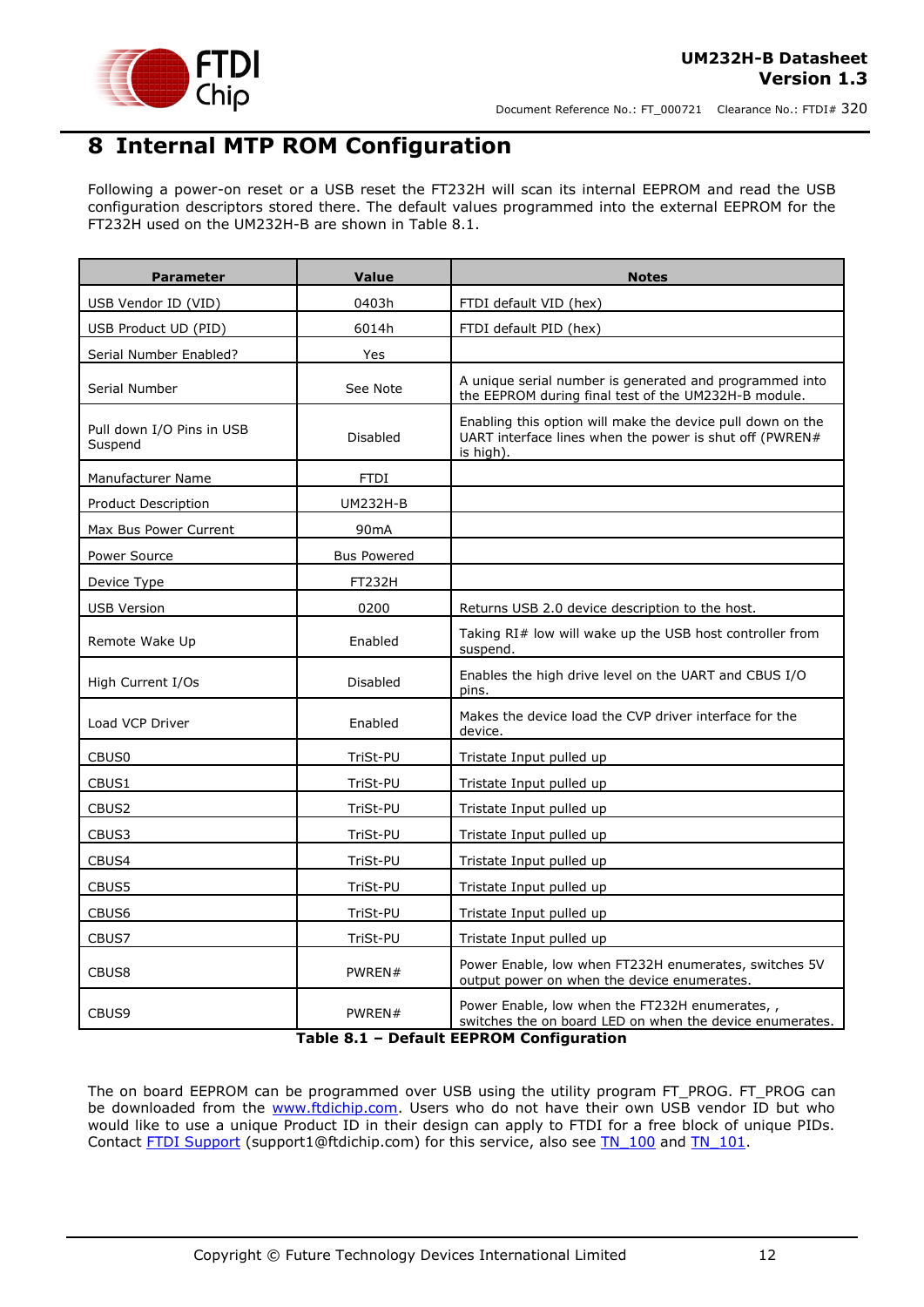

## <span id="page-12-0"></span>**9 Contact Information**

Future Technology Devices International Limited Unit 1, 2 Seaward Place, Centurion Business Park Glasgow G41 1HH United Kingdom Tel: +44 (0) 141 429 2777 Fax: +44 (0) 141 429 2758

E-mail (Sales) [sales1@ftdichip.com](mailto:sales1@ftdichip.com) E-mail (Sales) [us.sales@ftdichip.com](mailto:us.sales@ftdichip.com) E-mail (Sales) us.sales@ftdichip.com E-mail (Support) us.support@ftdichip.co E-mail (General Enquiries) [admin1@ftdichip.com](mailto:admin1@ftdichip.com) E-mail (General Enquiries) [us.admin@ftdichip.com](mailto:us.admin@ftdichip.com)

#### **Head Office – Glasgow, UK Branch Office – Tigard, Oregon, USA**

Future Technology Devices International Limited (USA) 7130 SW Fir Loop Tigard, OR 97223-8160 USA Tel: +1 (503) 547 0988 Fax: +1 (503) 547 0987

[us.support@ftdichip.com](mailto:us.support@ftdichip.com)

Future Technology Devices International Limited (Taiwan) 2F, No. 516, Sec. 1, NeiHu Road Taipei 114 Taiwan , R.O.C. Tel: +886 (0) 2 8797 1330 Fax: +886 (0) 2 8751 9737

E-mail (Support) [tw.support1@ftdichip.com](mailto:tw.support1@ftdichip.com) E-mail (Support) [cn.support@ftdichip.com](mailto:cn.support@ftdichip.com)<br>E-mail (General Enquiries) tw.admin1@ftdichip.com E-mail (General Enquiries) cn.admin@ftdichip.com E-mail (General Enquiries) [tw.admin1@ftdichip.com](mailto:tw.admin1@ftdichip.com) E-mail (General Enquiries)

E-mail (Sales) twww.sales1@ftdichip.com E-mail (Sales) [cn.sales@ftdichip.com](mailto:cn.sales@ftdichip.com) E-mail (Sales) cn.sales@ftdichip.com<br>E-mail (Support) tw.support1@ftdichip.com E-mail (Support) cn.support@ftdichip.com

#### **Branch Office – Taipei, Taiwan Branch Office – Shanghai, China**

Future Technology Devices International Limited (China) Room 1103, No. 666 West Huaihai Road, Shanghai, 200052 China Tel: +86 21 62351596 Fax: +86 21 62351595

#### **Web Site**

[http://ftdichip.com](http://ftdichip.com/)

#### **Distributor and Sales Representatives**

Please visit the Sales Network page of the [FTDI Web site](http://ftdichip.com/FTSalesNetwork.htm) for the contact details of our distributor(s) and sales representative(s) in your country.

System and equipment manufacturers and designers are responsible to ensure that their systems, and any Future Technology Devices International Ltd (FTDI) devices incorporated in their systems, meet all applicable safety, regulatory and system-level performance requirements. All application-related information in this document (including application descriptions, suggested FTDI devices and other materials) is provided for reference only. While FTDI has taken care to assure it is accurate, this information is subject to customer confirmation, and FTDI disclaims all liability for system designs and for any applications assistance provided by FTDI. Use of FTDI devices in life support and/or safety applications is entirely at the user's risk, and the user agrees to defend, indemnify and hold harmless FTDI from any and all damages, claims, suits or expense resulting from such use. This document is subject to change without notice. No freedom to use patents or other intellectual property rights is implied by the publication of this document. Neither the whole nor any part of the information contained in, or the product described in this document, may be adapted or reproduced in any material or electronic form without the prior written consent of the copyright holder. Future Technology Devices International Ltd, Unit 1, 2 Seaward Place, Centurion Business Park, Glasgow G41 1HH, United Kingdom. Scotland Registered Company Number: SC136640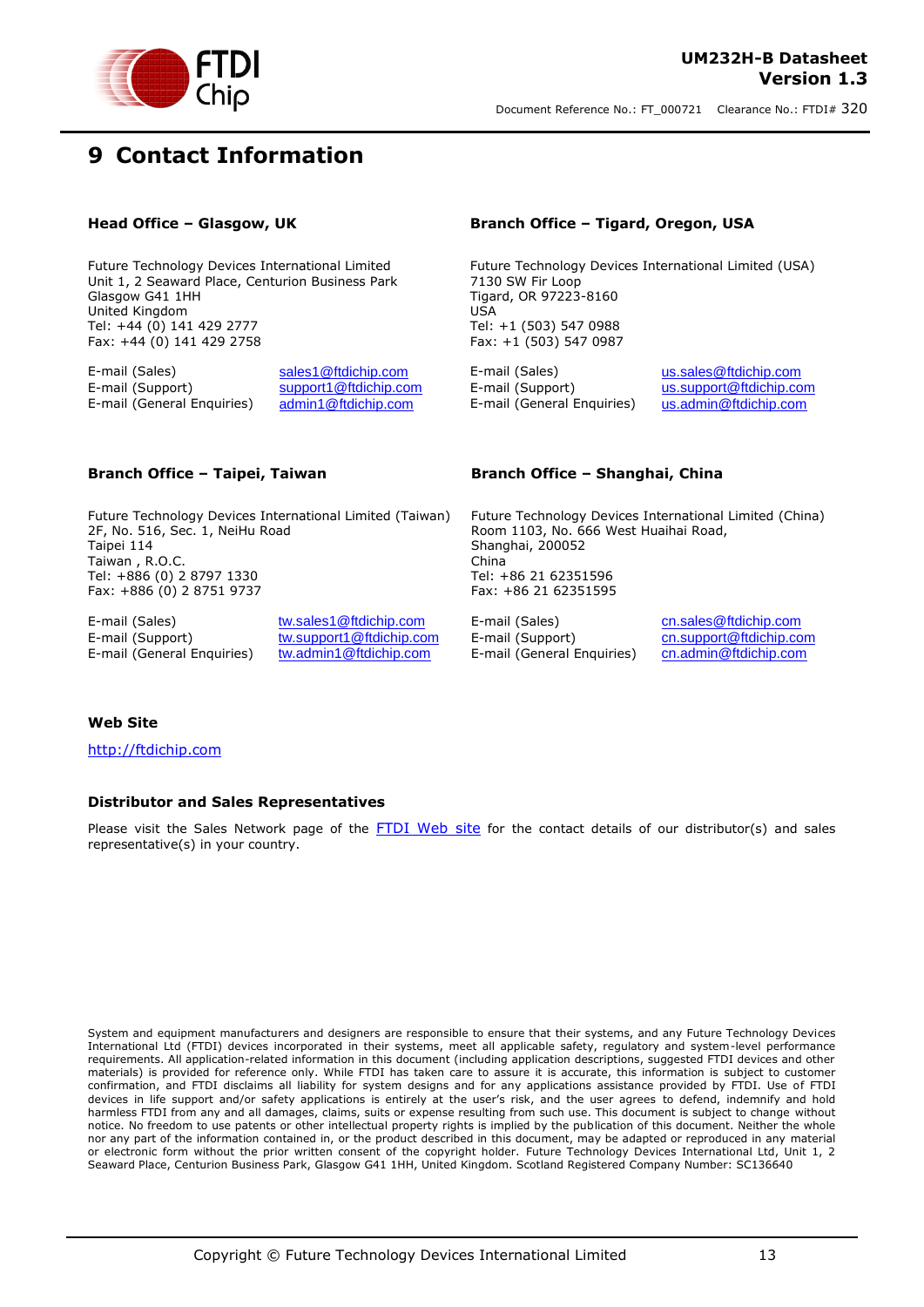

## <span id="page-13-0"></span>**Appendix A – References**

#### <span id="page-13-1"></span>**Document References**

[FT232H Datasheet](http://www.ftdichip.com/Support/Documents/DataSheets/ICs/DS_FT232H.pdf)

## <span id="page-13-2"></span>**Acronyms and Abbreviations**

| <b>Terms</b> | <b>Description</b>                                  |
|--------------|-----------------------------------------------------|
| EEPROM       | Electrically Erasable Programmable Read-Only Memory |
| <b>FIFO</b>  | First In First Out                                  |
| $I^2C$       | Inter-Integrated Circuit                            |
| <b>SPI</b>   | Serial Peripheral Interface                         |
| <b>UART</b>  | Universal Asynchronous Receiver/Transmitter         |
| <b>USB</b>   | Universal Serial Bus                                |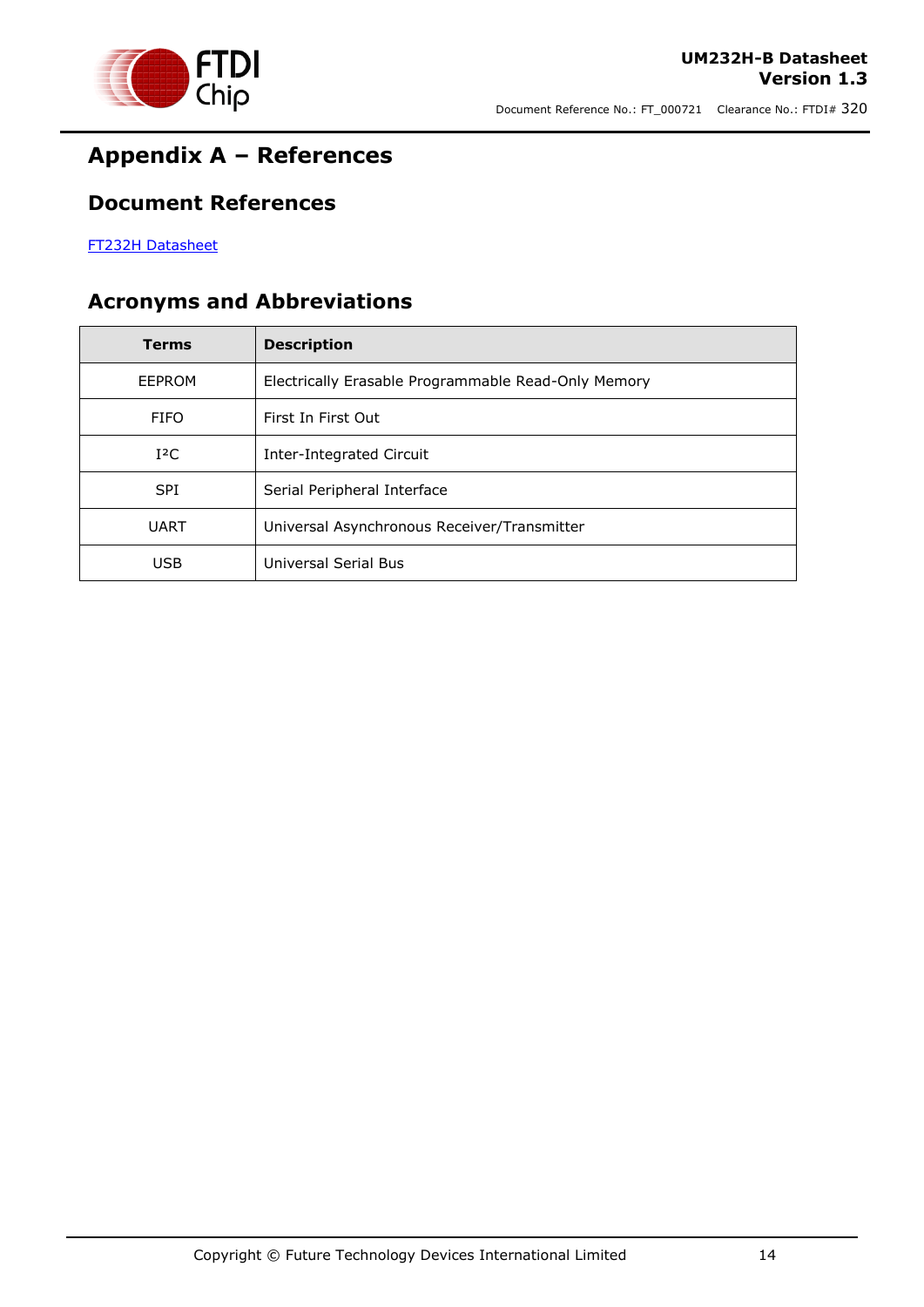

Document Reference No.: FT\_000721 Clearance No.: FTDI# 320

## <span id="page-14-0"></span>**Appendix B – List of Figures and Tables**

## <span id="page-14-1"></span>**List of Figures**

#### <span id="page-14-2"></span>**List of Tables**